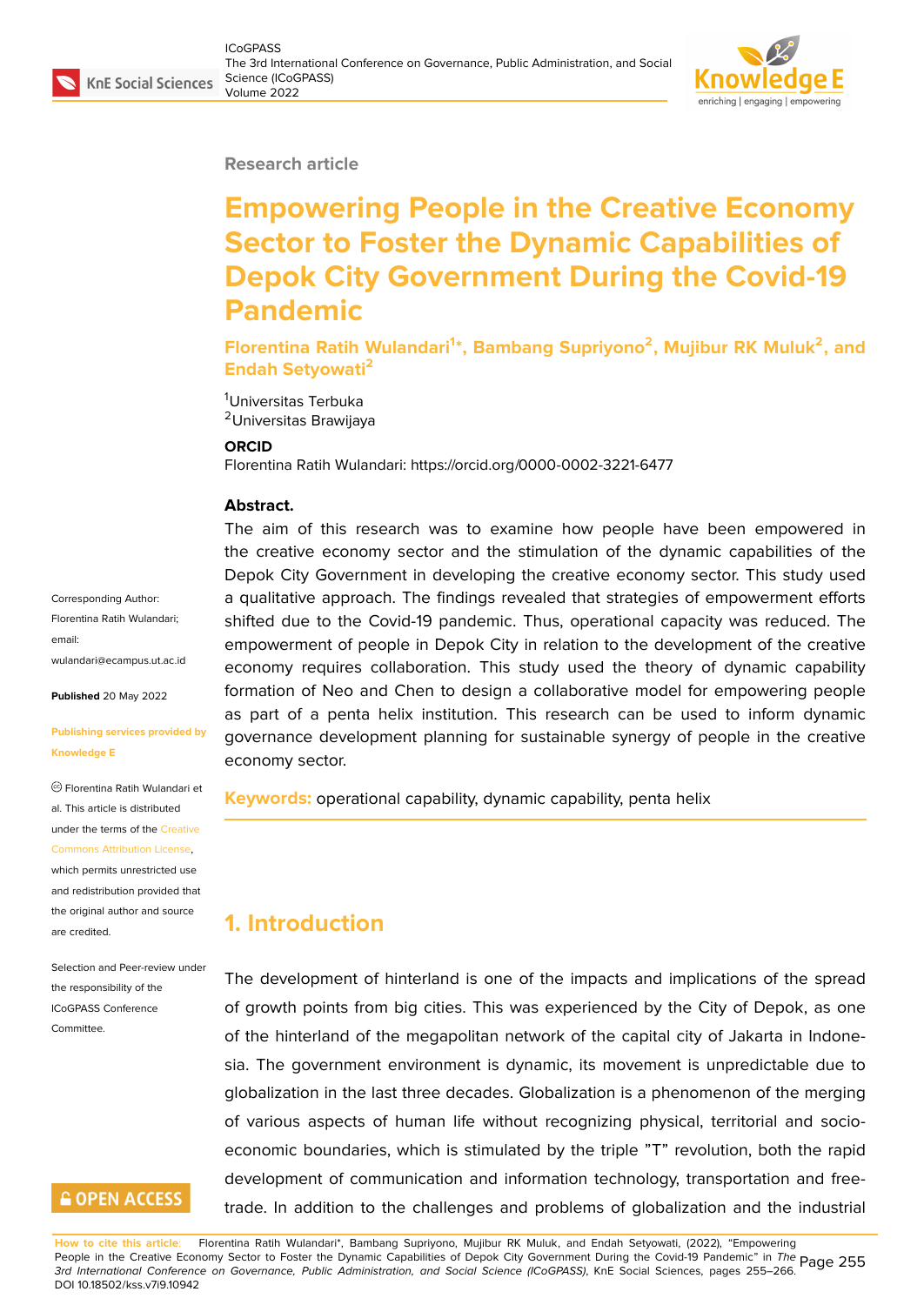revolution 4.0, Indonesia as a developing country in the Southeast Asia region has the complexity of urban development problems that are increasingly facing the problem of limited land and natural resources, due to the growth and expansion of the city itself.

This is due to both the increase in population, the demand for new land needs for decent and affordable housing for the wider community as well as the expansion of the transportation network. improvement of the creative economy industry which is a new thing that requires policy clarity. in the development of the tertiary sector. This phenomenon is marked by the efforts of the Depok City Government to pay attention to the creative economy sector, which is also motivated by the decreasing potential of Depok City's natural resources due to the demands for the expansion of city facilities, settlements and transportation networks. This condition can be seen from the increasing conversion of agricultural land to be used as residential and business land (services and commerce). This increases the accumulation of economic development problems in Depok City, in the form of reduced human resources in managing these natural resources. Even in 2020, Depok City statistical data showed the population of Depok City was 2,406,826 people.[1]

The Depok City Government in increasing economic growth through the Depok City Department of Industry and Trade, since 2015, has formulated a grand design for the Depok City regional innovat[io](#page-9-0)n system. The grand design is directed at increasing the growth of the economic sector, one of which is through the development of the creative economy sector.

Empirically, the problem arises how the capability of the Depok City Government as a local government in the era of regional autonomy to respond to dynamic environmental challenges and decentralization goals for the development of a competitive Depok City, through the development of a creative economy. Therefore, this problem, in this article, is reviewed from the dynamic governance framework of governance proposed by Neo and Chen [2]. On the other hand, to form the dynamic capability of government, there are elements of able people that contribute to the formation and operation of dynamic capabilities [3]. Neo and Chen state that dynamic governance is the result of an institutional [cu](#page-9-1)lture system that supports and enables organizational capabilities to encourage sustainable change [4]. More specifically, Neo and Chen formulate a framework that maps i[de](#page-9-2)as about how the government is able to make good decisions, implement them, and revise them without a crisis, so that the element of able people becomes one of the elements that i[s t](#page-10-0)aken into account [1 4].

In its timeline, the creative economy sector has contributed since 2012 until now with a percentage that tends to have the potential to grow (Figure 1) [5].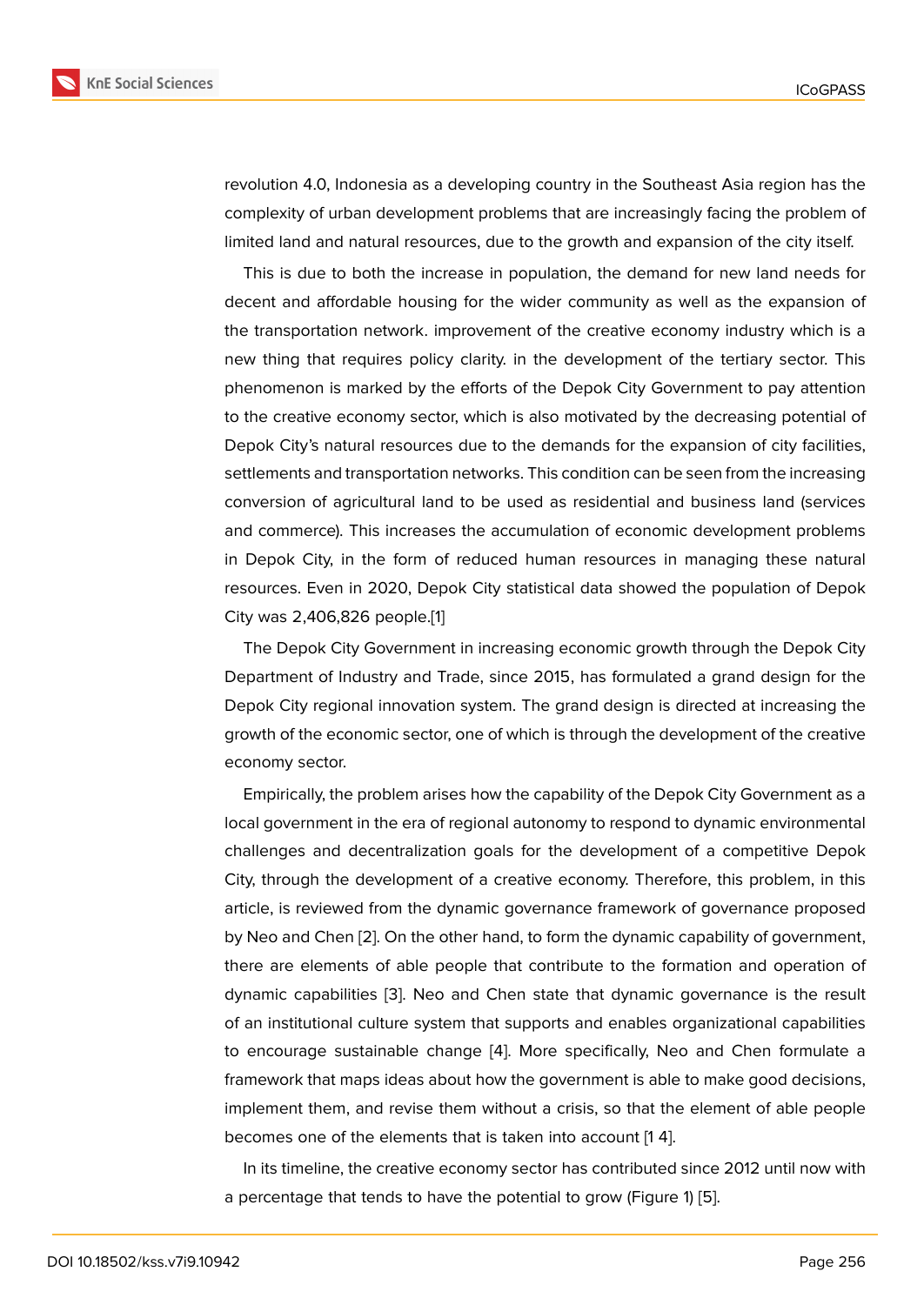

<span id="page-2-0"></span>**Figure** 1: Depok City Creative Economy Contribution to PDRB.

Figure 1 illustrated the potential of the creative economy sector to the gross regional domestic product of Depok City, so that it has become one of the sectors appointed by the Depok City Government to support the economic growth and development of Depok City. This [r](#page-2-0)equires the capability of the Depok City Government to optimally empower the creative economy. For this reason, it is necessary to empower able people in the creative economy sector to support the performance of the capabilities of the Depok City Government.

The complexity of the change in the strategic environment of Depok City raises the problem of the capability of the Depok City government in the midst of a dynamic environment in carrying out its government role for the achievement of a competitive Depok City through the development of the creative economy. One element of the dynamic capability of government is the element of able people [6].

On the other hand, theoretically, the dynamic governance framework built by Neo and Chen has a weakness, where the dynamic governance framework has not provided a theoretical construction for local government to shape the [dy](#page-10-1)namic capability of local government which is currently in a period of revolution [3]. Industry 4.0 which is identical to the digitalization era. On the one hand, currently with the Covid-19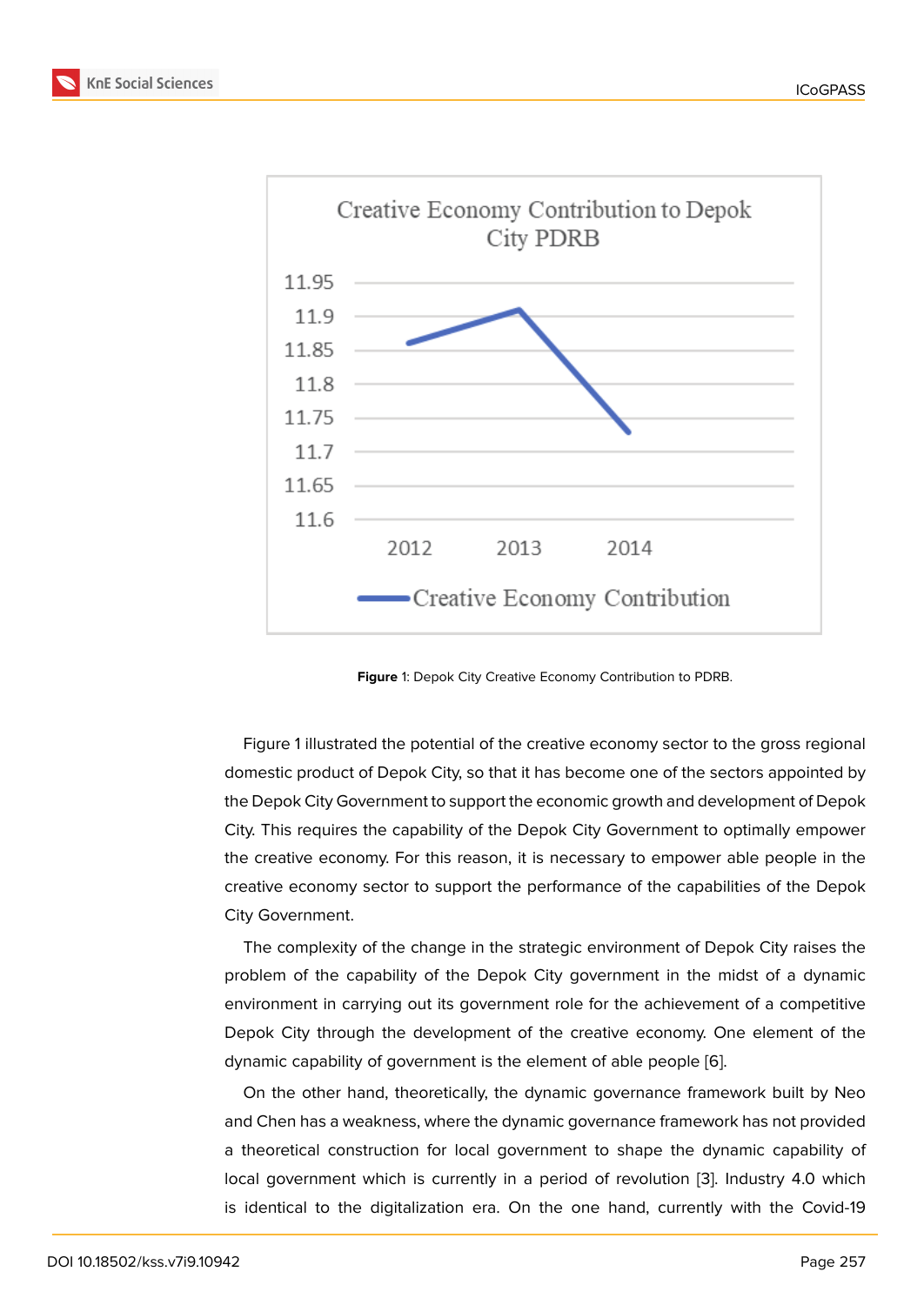pandemic, managing the creative economy sector is not an easy thing for the Depok City Government. This is motivated by the condition of able people and environmental changes which have implications for the creative economy development strategy to deal with the Covid-19 pandemic outbreak in Depok City. Moreover, Depok City became the first city in Indonesia to find cases of the Covid-19 outbreak.

The explanation above shows that there are several problems of environmental change and crisis management faced by the Depok City Government in the development of the creative economy sector. Therefore, this article discusses how to empower able people in the creative economy sector which encourages the formation of the dynamic capability of the Depok City government during the COVID-19 pandemic.

### **2. Method**

This study explores existing phenomena, inductively, meaning that the method used is mainly qualitative method. Analysis of research data was carried out interactively referring to the three data analysis activities of Miles, Huberman and Saldana [7]. The three activities carried out include data condensation, data display, and conclusion. To increase the validity of the results of data analysis through data analysis and visualization, Nvivo R1 is used.

The focus of the study emphasizes how the empowerment of able people in the creative economy sector is carried out by the Depok City Government regarding its implications for the dynamic capabilities of the Depok city government. The locus was located in Depok City, West Java province which is also a hinterland for Jakarta (the capital of the Republic of Indonesia).

The key informen who were interviewed of 17 people, consisting of 11 key informen from the Depok City Government officials and staff related to the creative economy, 4 key informen from the creative economy actors and association elements and 2 key informen from the Depok City local council elements. Duration of research from February 2020 to October 2020.

### **3. Results and Discussion**

Regional development is one of the bridges to minimize the issue of disparity between regions, as stated in Book II of the National Long and Medium Term Plan of the Republic of Indonesia for 2015-2019 [8]. These efforts are carried out in areas and areas of growth. Even for regional development, it is stated in particular related to urban development,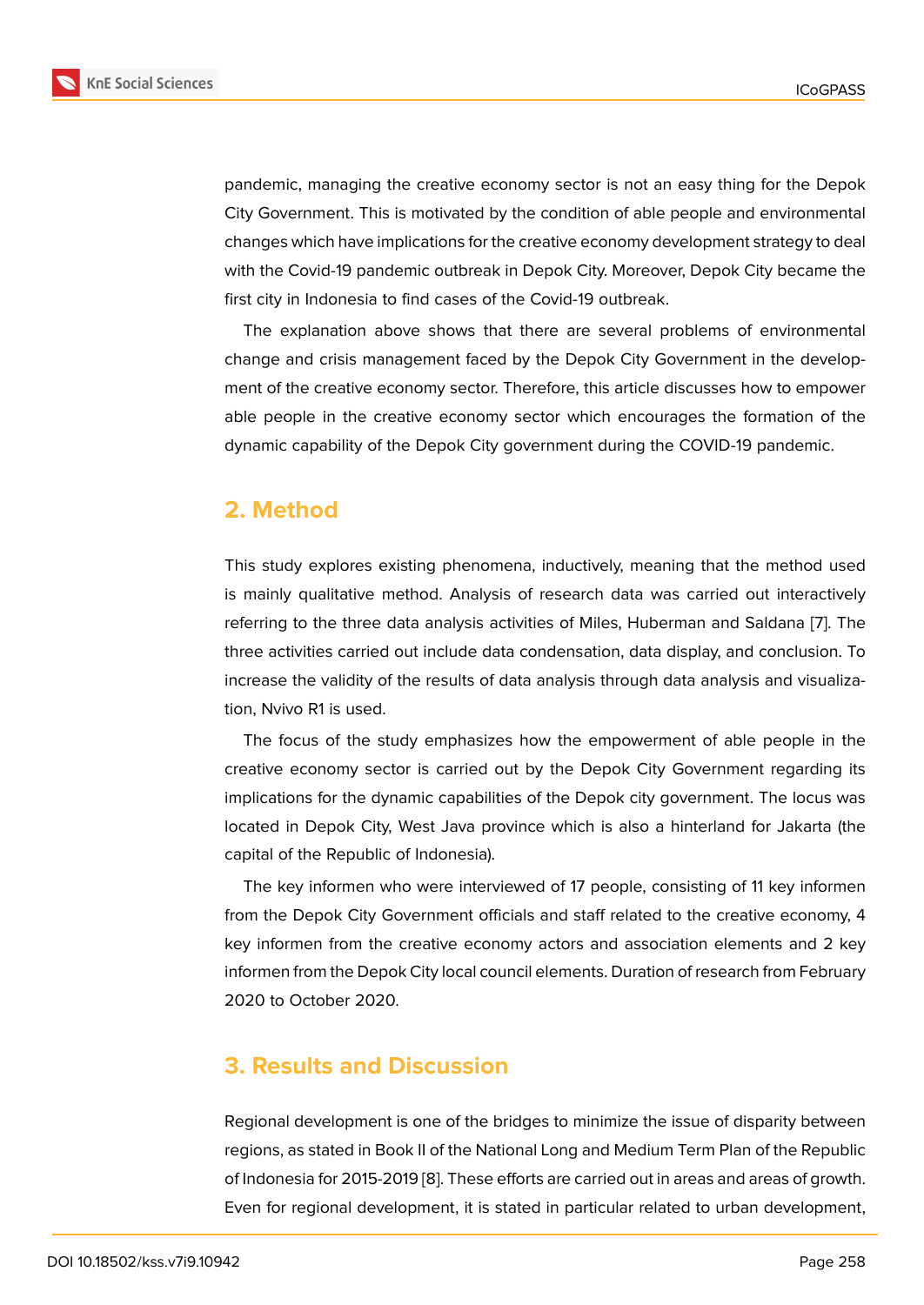Book II of the National Long and Medium Term Plan of the Republic of Indonesia 2015- 2019 mentions the acceleration of urban area development to realize a city that is livable, safe and comfortable, green that climate and disaster resilience, smart and citycompetitive [8]. Depok City is one of the hinterland for the capital city of the Republic of Indonesia, Jakarta. Depok City is part of a series of developments for the hinterland city network area of DKI Jakarta, in addition to Bogor, Tangerang, Bekasi, Puncak and Cianjur (Botabekpu[ncu](#page-10-2)r) areas. The development of the Depok City area as a hinterland for the Capital City of DKI Jakarta, reflects the massive development rate of the hinterland area as a spread effect of DKI Jakarta development.

In line with the national planning policy, regional development through the development of a competitive creative economy sector is under the regulation of the Central government through Law Number 23 of 2014 [9]. In Chapter X article 258, Law Number 23 of 2014, it is stipulated that Regions carry out development to increase and equalize people's income, job opportunities, business fields, improve access and quality of public services and regional competitivenes[s](#page-10-3) [10]. Therefore, the capability of local government is one of the aspects needed for local governments, especially the Depok City government to achieve medium- and long-term regional development goals, on an ongoing basis. Increasing the competitiveness [of](#page-10-4) Depok City is currently attached as part of the direction of local government administration for the welfare of the community in general, and the people in the Depok City area in particular. From the legal aspect of juridical, efforts to increase regional competitiveness carried out by the Regional Government of Depok City, are related to the implementation of Law no. 23 of 2014 article 9 paragraph 4 [11].

In anticipating and managing environmental changes in pandemic conditions, the creative economy sector is directed by the Depok City government to be flexible with changes in policies a[nd](#page-10-5) the situation of the government administration environment. Therefore, the able people element involved in the development of the creative economy sector has become an important target for changing the Depok City Government's strategy so that the development of the creative economy sector is sustainable during the COVID-19 pandemic.

The element of able people in the creative economy sector is related to the formation and operation of dynamic government capabilities. This condition is also related to the learning organization process. Where learning organizations build situations for human resources involved at various levels and fields, as lifelong learners who continuously and constantly learn to develop learners knowledge while learning to solve the problems of learners face until learners able to create the results learners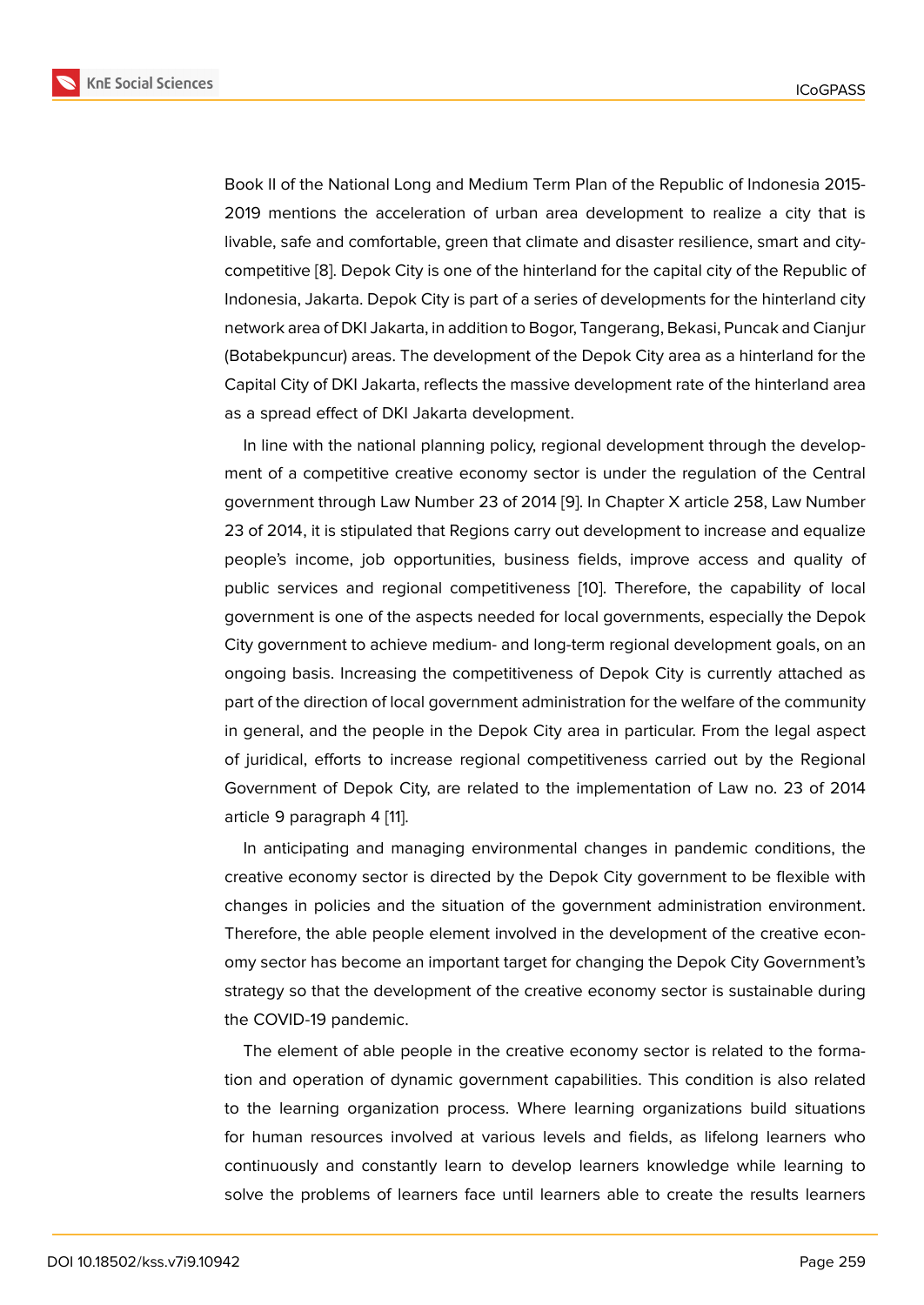organization want [12]. The element of able people becomes the path and driving force for the work of institutional capacity. Rondinelli states institutional capacity building as a process through which individuals and organizations in any country strengthen the ability to mobilize [the](#page-10-6) resources needed to overcome economic, social problems and to achieve a better standard of living of the people [13]. Robbins and Coulter state that the way organizations treat organizational human resources has a significant impact on organizational performance [14]. Therefore, able people are an important element for the Depok City Government because they contribu[te](#page-10-7) to the dynamic capability of the government and the performance of the Depok City creative economy sector. This is because practical work that l[ea](#page-10-8)ds to high individual and organizational performance is a high-performance work practice [14]. Characteristics of high-performance work practices include: self-managed teams; decentralized decision-making; training programs to develop knowledge, skills and abilities; flexible work assignments; open communication; performance-based compe[ns](#page-10-8)ation; staffing based on person-job and personorganization fit; extensive employee engagement; giving employees more control over decision making and increasing employee access to information [15]. The hallmark of high-performance work practices is a manifestation of competent human resources who are indeed as able people.

The dynamic governance capability which is formed to reconfig[ure](#page-10-9) and update routine activities and resources is aimed at coordinating all routine activities with a portfolio substitution mechanism. The portfolio substitution mechanism for routine activities can sort out routine activities that need to be maintained and routine activities that need to be deleted, so that routine activities are naturally renewed. Routine operational activities can be formed into main capabilities through a learning organization process by observing the environment, research and sustainable product development and codification of knowledge on an ongoing basis [16].

Since, covid-19 outbreaks, the main capabilities attached to the resource element relate to dynamic capabilities when conducting institutions to align actions and investments to change existing capabilities and buil[d n](#page-10-10)ew ones so that new values create strategies that are implemented in response to institutional changes in technology and the environment, and shift strategy due the covid-19 outbreaks. The findings of research in the city of Depok showed that during the covid-19 outbreak operational capabilities have been running with performance results that tend to be optimal, although there are some realizations that have not been achieved optimally. This is because there is no innovation in the regulation of the creative economy sector and there is no agreement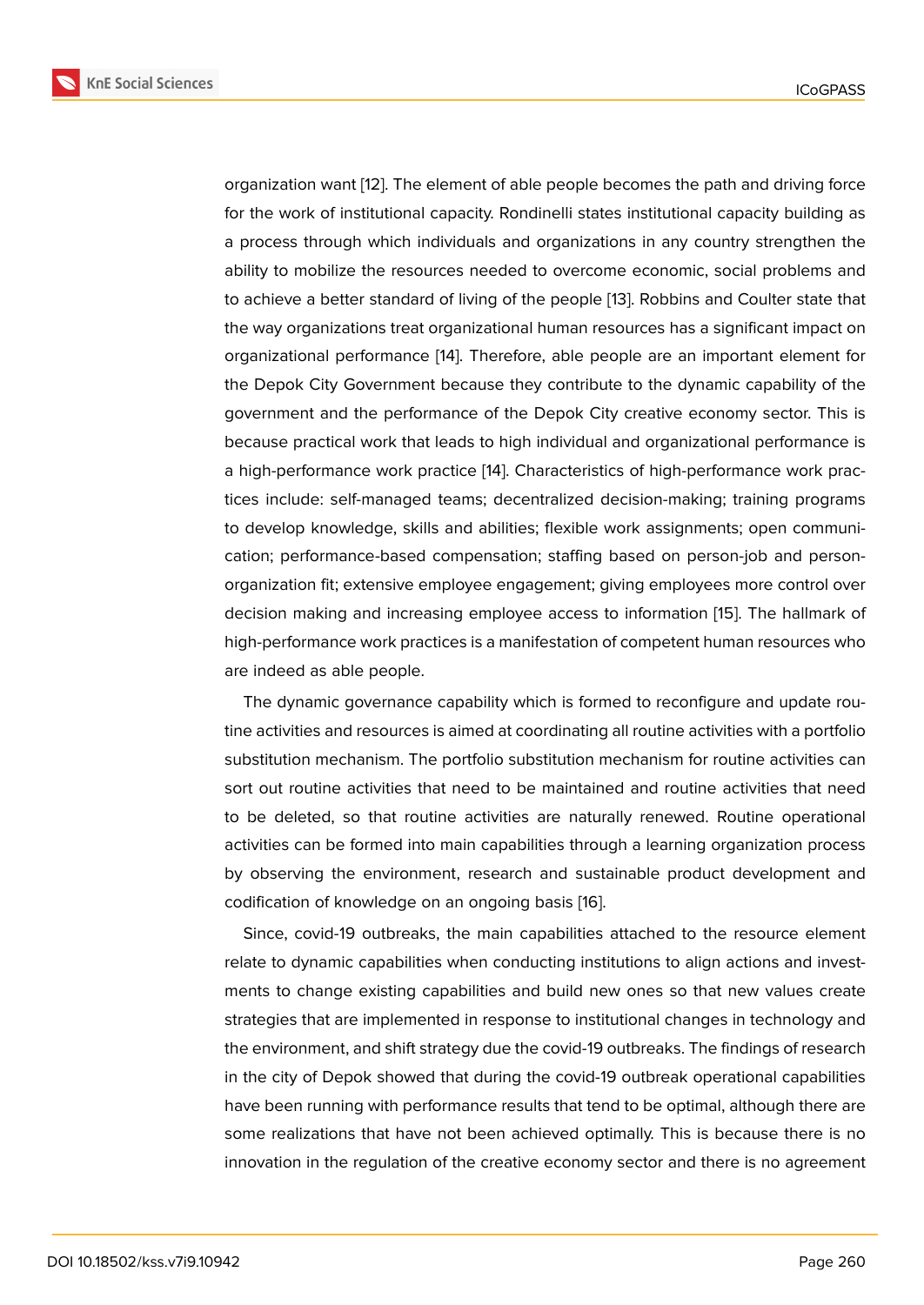on the form of collaboration that clear and mutual between the stakeholders of the creative economy sector of Depok City.

The element that supports the able people indicator plays an active role in the formation and continuity of the dynamic capability of the Depok City government, namely empowerment. Regarding empowerment, the competence of human resources in the internal organizations and institutions of the Depok City Government shows results that tend to be good. So, a number of activities used tobe carried out physically before outbreaks, i.e motivating the improvement of MSMEs, active participation of MSME associations, arts and culture training, and strengthening of human resources, then shifted by online then focused to outbreak handling. Then in sustainable management carried out, i.e the use of digital platforms, development of competitiveness, marketing and capital. The Depok City Government places the community in this case the perpetrators as subjects. This was demonstrated by the synergy built with actors and associations of micro, small and medium enterprises and the creative economy sector by being involved in various programs, such as discussions and training. Empowerment for able people creative economy players, in the form of hygienic training, and opportunities for providing capital from state banks and online marketing workshops.

On the other hand, the Depok City government institutions have also implemented bureaucratic functionalism. Efforts to improve human resources among Depok city government agencies are carried out, including through managerial and competency-based training. Forms of empowering able people for the internal government of Depok City, including training for apparatus in the creative economy sector, coordination meetings involving experts in their fields. Robbins and Coulter state that successful performance requires more than just having certain skills where organizational human resources must adapt to the organizational culture and be trained and given the knowledge to do work in a way that is consistent with organizational goals [17]. Furthermore, Robbins and Coulter explain that to obtain skilled workers and have the knowledge needed by the organization, the organization needs to conduct orientation and training [18]. Orientation is defined as the introduction of new workers to their wo[rk a](#page-10-11)nd organization [18]. Some of the main types of training an organization can provide include industry-specific or, management or supervisory skills, mandatory information or complian[ce](#page-10-12) (work ethics, security and others), and customer service training. types that are the ma[in](#page-10-12) priority for several trainings, including training on employee interpersonal skills in the form of communication, conflict resolution, team building, services, and so on [19].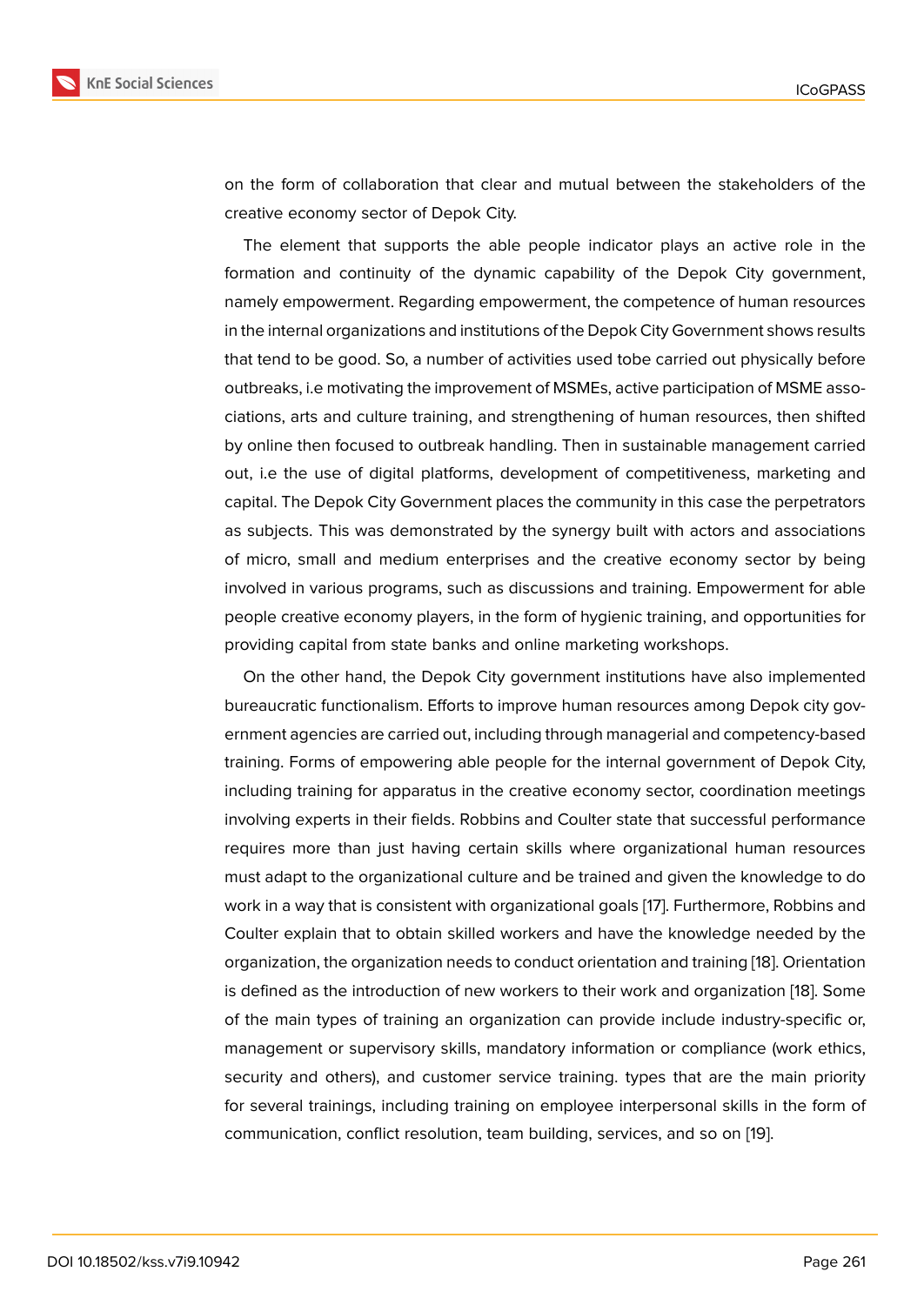Research findings in Depok City showed that the training carried out for creative economy entrepreneurs is more about professional skills, especially in product packaging and marketing. As for the internal employees of the Depok City Government, it is more to the management of industry and trade which includes the creative economy sector. For this reason, referring to the theory presented by Robbins and Coulter the training that needs to be considered in the future by the Depok city Government is interpersonal skills training which includes handling complaints (customer service), communication and after-sales service for creative economy products [19]. Able people in the Depok City government whose main tasks are related to the creative economy sector are still not integrated in planning the formation of able people and human resource capacity development, considering that this is still sprea[d a](#page-10-13)cross several regional apparatus organizations. However, the measurement results from the State Civil Service Agency on the performance of the Indonesia Republic Ministry of Empowerment of State Apparatus-Bureaucracy Reform, show that the professional value for the Depok City Government civil apparatus is in the "medium" category and the capability at level 3 is in the integrated category. So, the limited number of able people officers in public sector services in the creative economy sector of Depok City and the absence of regulatory innovations in the creative economy sector which less support the formation and sustainability of Depok City creative economy able people.

Empowerment for creative economic-preneurs is directed at improving the quality of family life in Depok City. Among them, the Women's Family Welfare Community Development Program with the entrepreneurial activity segment of housewives. The Depok City government agencies involved, in particular the Depok City Trade and Industry Service, the Small and Medium Enterprises Service, the Youth, Sports and Tourism Office. Next, empowering creative economy businesses for start-up entrepreneurs and other digitalpreneurs. Depok City start-up companies that are already well-known and increasingly successful during the pandemic, including developers of financial applications "flip" and "i-Grow".

The results of the study found that the empowerment of able people in the creative economy sector during the COVID-19 pandemic contributed to creating dynamic capabilities involving 5 components of government, namely the Depok City government – communities and associations of creative economy sector actors – academics or experts from universities – civil society and social media. The results of the field findings model related to the empowerment of creative economy able people who form dynamic capabilities during the covid-19 pandemic, in the form of a five-star line (penta helix), where 5 elements of governance are connected to each other in forming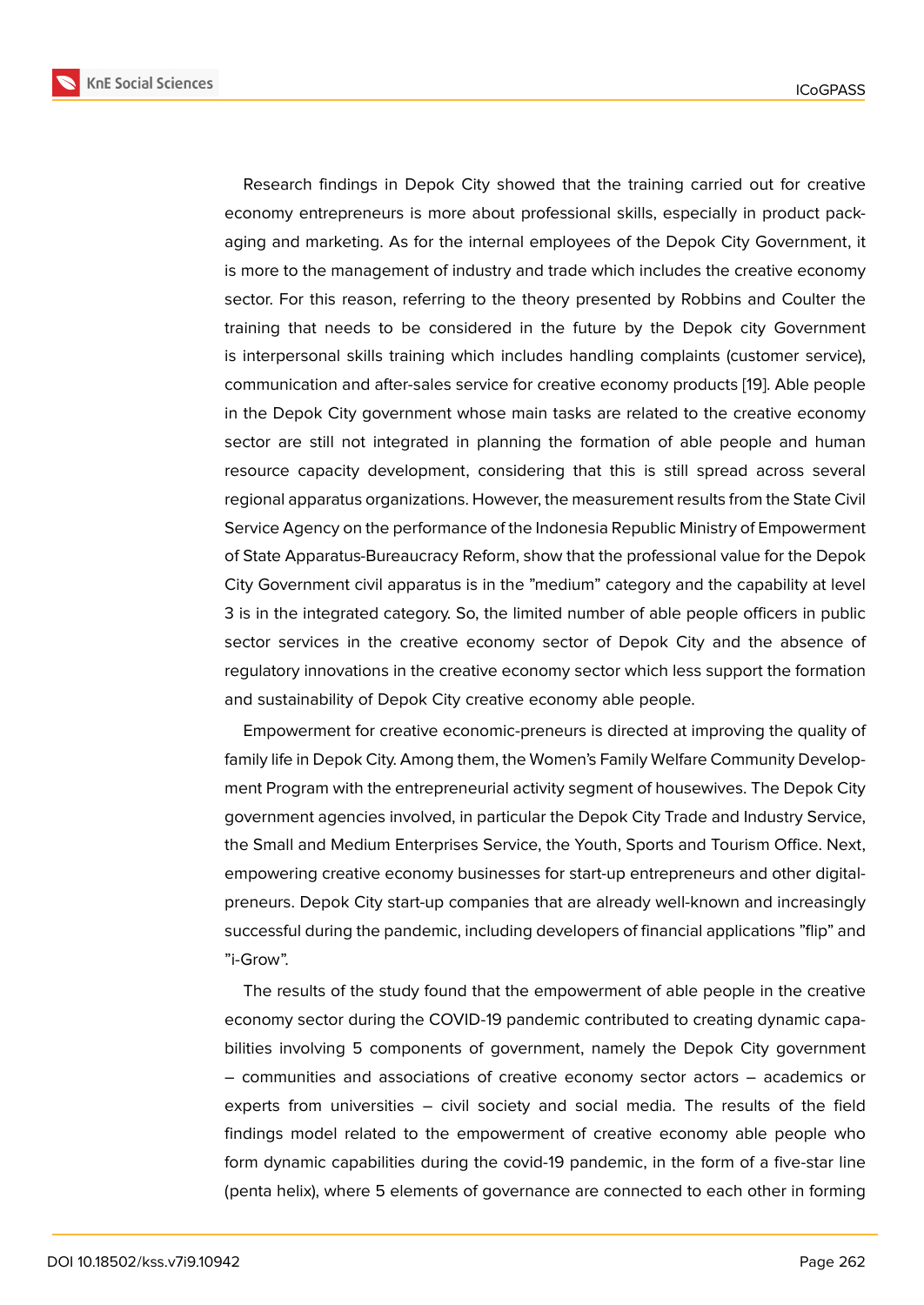organizational capabilities, starting with operational capabilities in the planning and monitoring functions that form main capabilities (Figure 2). Figure 2 as modification model framework of organizational capabilities which former proposed by Neo and Chen [20].



**Figure** 2: Pentahelix Model Of A Collaborative Model for Empowering Creative Economy Able People During The COVID-19 Outbreak.

The dynamic governance capability of the City of Depok in developing the creative economy sector is formed to reconfigure and update routine activities and resources. The results of the study found that the Depok City Government's routine activities related to the creative economy sector, both in terms of planning between Depok City apparatus, which were accommodated by the Depok City Regional Development Planning Agency, had been running professionally, aimed at coordinating all routine activities with a portfolio substitution mechanism. The portfolio substitution mechanism for routine activities can sort out routine activities that need to be maintained and routine activities that need to be deleted, so that routine activities are naturally renewed. Routine operational activities can be formed into main capabilities through a learning organization process by observing the environment, research and sustainable product development and codification of knowledge on an ongoing basis [16].

The main capabilities attached to the resource element relate to dynamic capabilities when conducting institutions to align actions and investments to change existing capabilities and build new ones so that new values create strategies t[hat](#page-10-10) are implemented in response to institutional changes in technology and the environment. The results of research in the city of Depok showed that operational capabilities have been running with performance results that tend to be optimal, although there are some realizations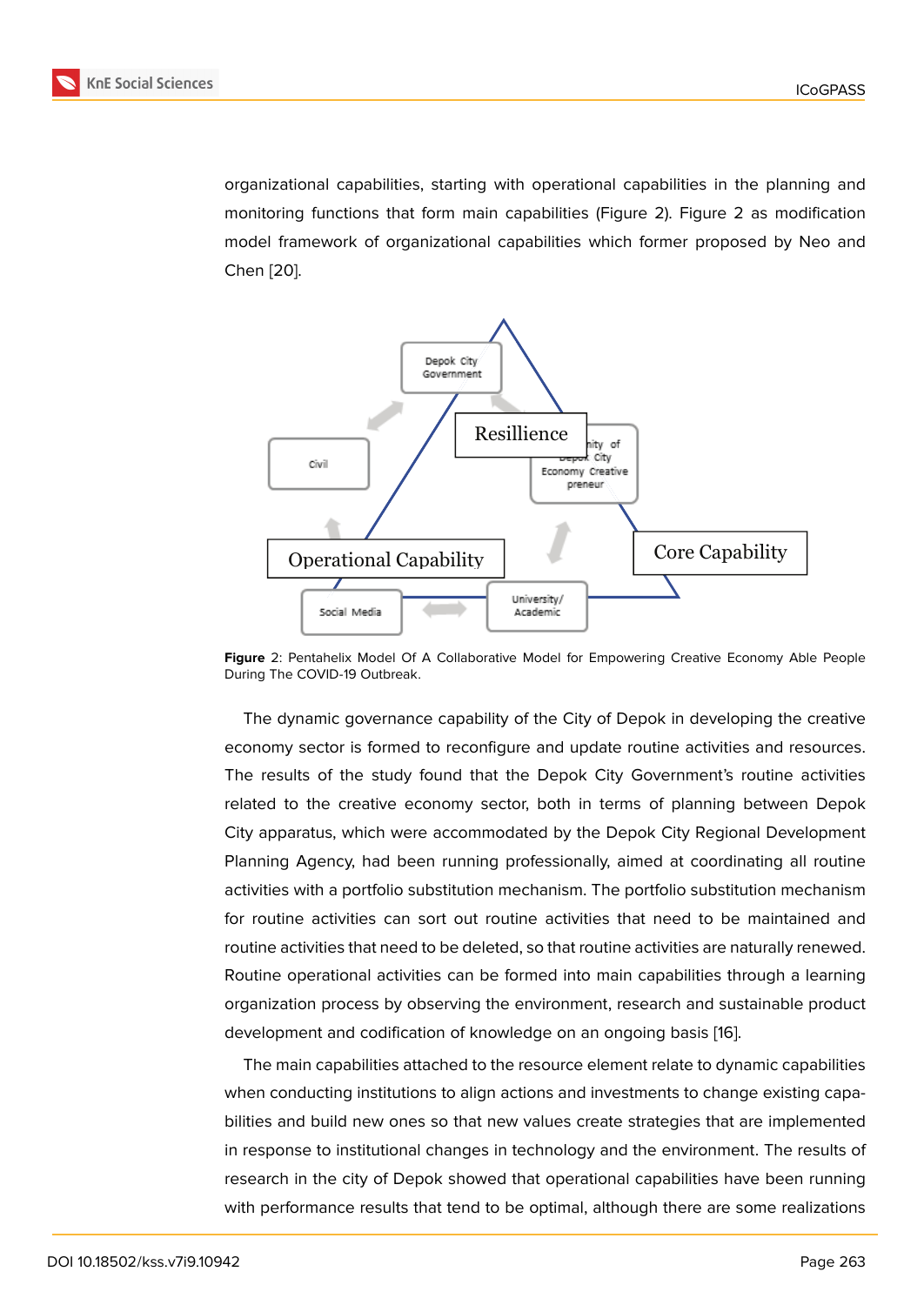

that have not been achieved optimally. This was caused by no innovation in regulation of the creative economy sector and yet unclear collaborative institutional structure for the creative economy sector and its various interests, especially in this case for the development of creative economy competitiveness.

# **4. Conclusions**

The empowerment of able people in the creative economy sector of Depok City is carried out internally by Depok City government agencies for the apparatus and externally for creative economy actors and associations. The form of empowering able people in the creative economy sector is in the form of training related to innovation and competency-based creative economy.

The model for empowering able people in the creative economy sector of Depok City is in the form of pentahelix form that marks and connects elements of government as a form of collaboration that encourages the creation of operational capabilities, to form the main capabilities. The recommendation of the findings for during covid-19 outbreaks is to clarify the agreement and mutualism on the mechanism and form of collaboration between elements of governance. So, that could be a strong synergy between related institutions.

### **5. Acknowledgment**

We would like to thank you for all the key informen of Depok City Government, especially Mr. Jumali from Depok City Regional Development Planning Agency, and all of my Co-Authors, Prof. Bambang Supriyono, Dr. MR K Muluk,M.Si, Dr. Endah Setyowati, M.Si, all of my colleagues and people who inspired us.

### **References**

- <span id="page-9-0"></span>[1] BPS Kota Depok. Population of Subdistrict and Sex2000- 2020.[Internet]. 2021 Jun 12 [cited 2021 Sept 29]. Available from: https://depokkota.bps.go.id/indicator/12/30/1/population-by-subdistrict-and-sex.html
- <span id="page-9-1"></span>[2] Neo BS, Cheng G. Dynamic governance: Embedding culture, capabilities and change in Singapore. Singapore: World Scientific Publishing Co. Pte. Ltd.; 2012.508 p.
- <span id="page-9-2"></span>[3] Neo BS, Cheng G. Dynamic governance: Embedding culture, capabilities and change in Singapore. Singapore: World Scientific Publishing Co. Pte. Ltd.; 2012.p.467-468.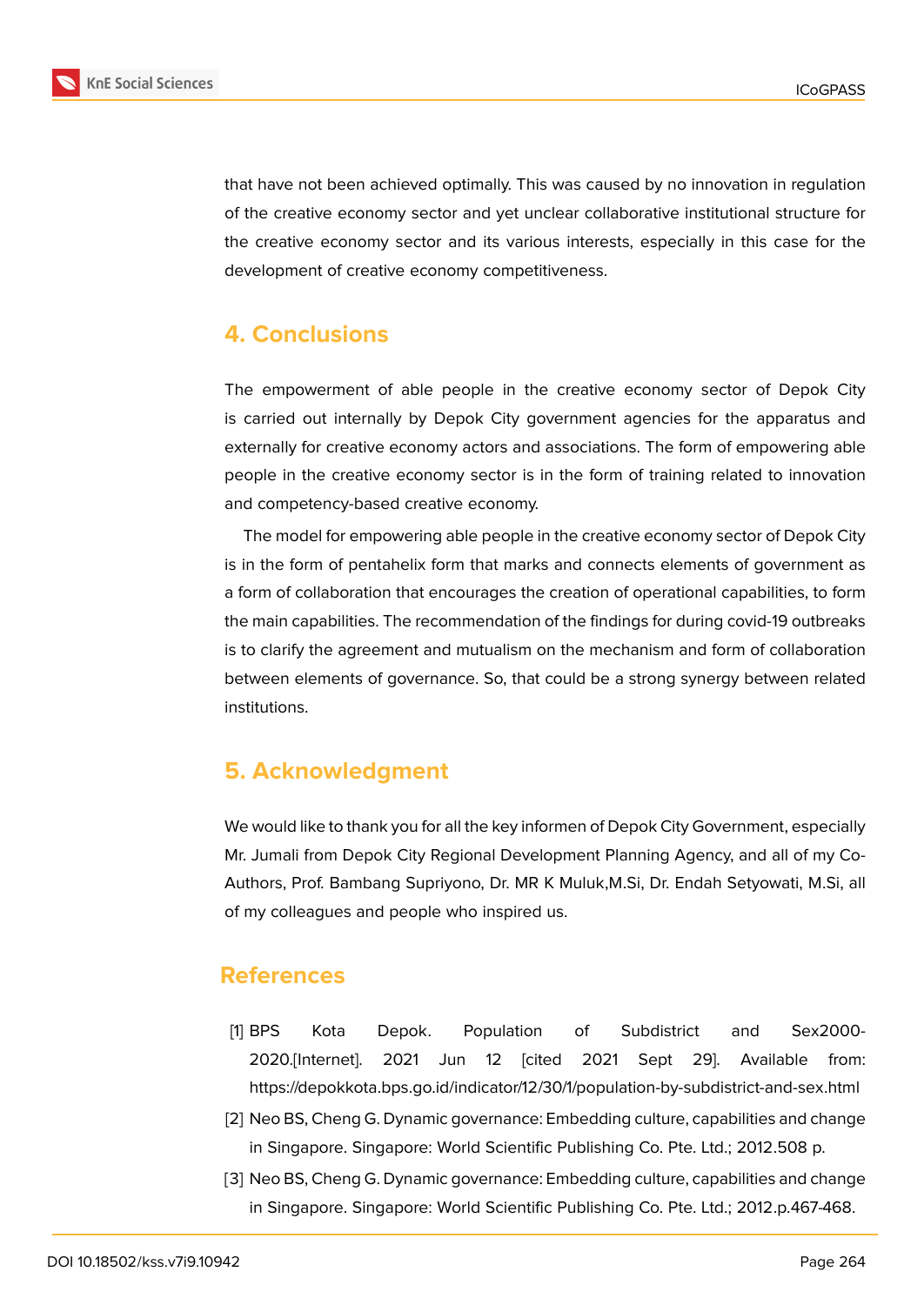

- <span id="page-10-0"></span>[4] Neo BS, Cheng G. Dynamic governance: Embedding culture, capabilities and change in Singapore. Singapore: World Scientific Publishing Co. Pte. Ltd.; 2012.p.446
- [5] Depok City Trade and Industry Office. Depok City Creative Economy Contribution to PDRB. Depok: Depok City Trade and Industry Office Report;2016.
- <span id="page-10-1"></span>[6] Neo BS, Cheng G. Dynamic governance: Embedding culture, capabilities and change in Singapore. Singapore: World Scientific Publishing Co. Pte. Ltd.; 2012.p.13
- [7] Miles MB, Huberman A, Saldana MJ. Qualitative data analysis. New York: SAGE; 2014.
- <span id="page-10-2"></span>[8] Bappenas RI. Book II National Long and Medium Term Plan of the Republic of Indonesia for 2015-2019. 2014 Oct 02. Jakarta: Bappenas RI.;2015.p.8-1. Available from: https://www.bappenas.go.id/id/ data-dan-informasi-utama/dokumenperencanaan-dan-pelaksanaan/dokumen-rencana-pembangunan-nasional/rpjp-2005-2025/rpjmn-2015-2019/
- <span id="page-10-3"></span>[9] Indonesia Republic Government. Law No.23/2014 Regional Governance. Jakarta: Indonesia Republic Government.; 2014. 460 p.
- <span id="page-10-4"></span>[10] Indonesia Republic Government. Law No.23/2014 Regional Governance. Jakarta: Indonesia Republic Government.; 2014. p.139
- <span id="page-10-5"></span>[11] Indonesia Republic Government. Law No.23/2014 Regional Governance. Jakarta: Indonesia Republic Government; 2014. p.10.
- <span id="page-10-6"></span>[12] Muluk MRK. DAPU6105 inovasi dan e-governance. Jakarta: Universitas Terbuka; 2020.p.35
- <span id="page-10-7"></span>[13] Rondinelli DA. Governments serving people: The changing roles of public administration in democratic governance public administration and democratic governance: Governments serving citizens. Presented at:  $7<sup>th</sup>$  Global Forum on Reinventing Government Building Trust in Government; 2007 Jun 26-29; Vienna, Austria; 2017..p.13.
- <span id="page-10-8"></span>[14] Robbins SP, Coulter M. Management.  $14<sup>th</sup>$  ed. Harlow: Pearson Education; 2018.p.446.
- <span id="page-10-9"></span>[15] Robbins SP, Coulter M. Management.  $14<sup>th</sup>$  ed. Harlow: Pearson Education; 2018.p.447.
- <span id="page-10-10"></span>[16] Neo BS, Cheng G. Dynamic governance: Embedding culture, capabilities and change in Singapore. Singapore: World Scientific Publishing Co. Pte. Ltd.; 2012.p.77
- <span id="page-10-11"></span>[17] Robbins SP, Coulter M. Management.  $14<sup>th</sup>$  ed. Harlow: Pearson Education; 2018.p.459-460.
- <span id="page-10-12"></span>[18] Robbins SP, Coulter M. Management.  $14<sup>th</sup>$  ed. Harlow: Pearson Education; 2018.p.460.
- <span id="page-10-13"></span>[19] Robbins SP, Coulter M. Management.  $14<sup>th</sup>$  ed. Harlow: Pearson Education; 2018.p.461